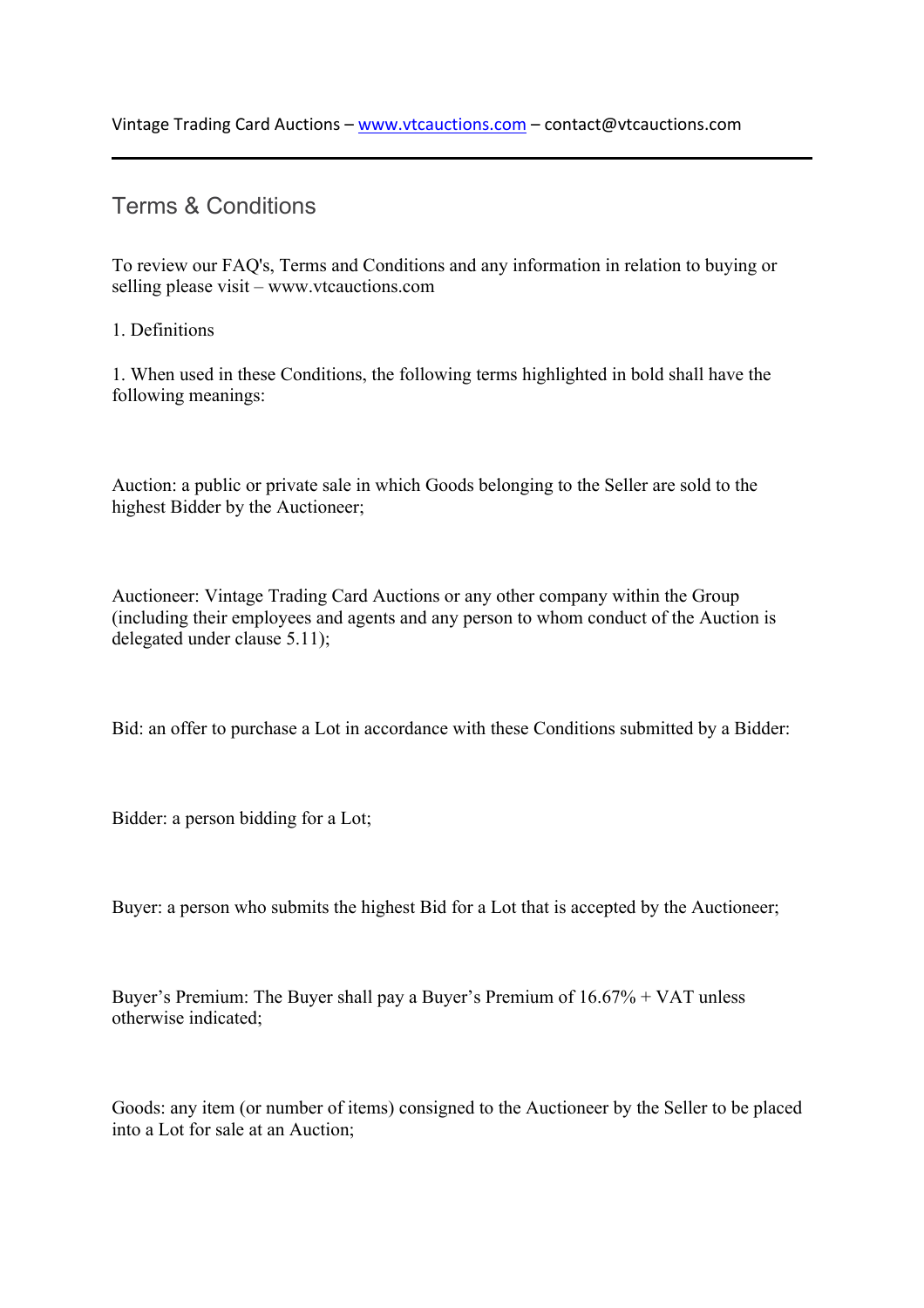Group: any entity that is a 'subsidiary' or 'holding' company as defined by s.1159 Companies Act 2006;

Lot: (a collection of) Goods listed (whether in a catalogue or otherwise) by the Auctioneer that are available to be purchased at an Auction;

Overseas Purchaser: a Buyer whose residence is outside the UK;

Seller: a person who has placed Goods with the Auctioneer for sale and who has the legal and beneficial title to the Goods listed in a Lot and/or any agent(s) authorised to act on their behalf.

VAT: Value Added Tax at [the current rate] of the Lot price, unless otherwise indicated;

1.2. Any person who attends an Auction and/or submits a Bid at an Auction held

or organised by the Auctioneer, whether by electronic means or otherwise, is deemed to have read and accepted these Conditions by reference to their attendance at the Auction or submission of a Bid.

1.3. To the extent that these Conditions are inconsistent with any special

conditions set out or referred to in the Auction catalogue or announced at the Auction, the special conditions shall prevail.

1.4. References to a 'person' in these Conditions shall (where the context requires) include a natural person, corporate or unincorporated body (whether or not having a separate legal personality) and that person's successors and permitted assigns.

2. The Seller's Instructions and Warranties

2.1 The Seller warrants that: -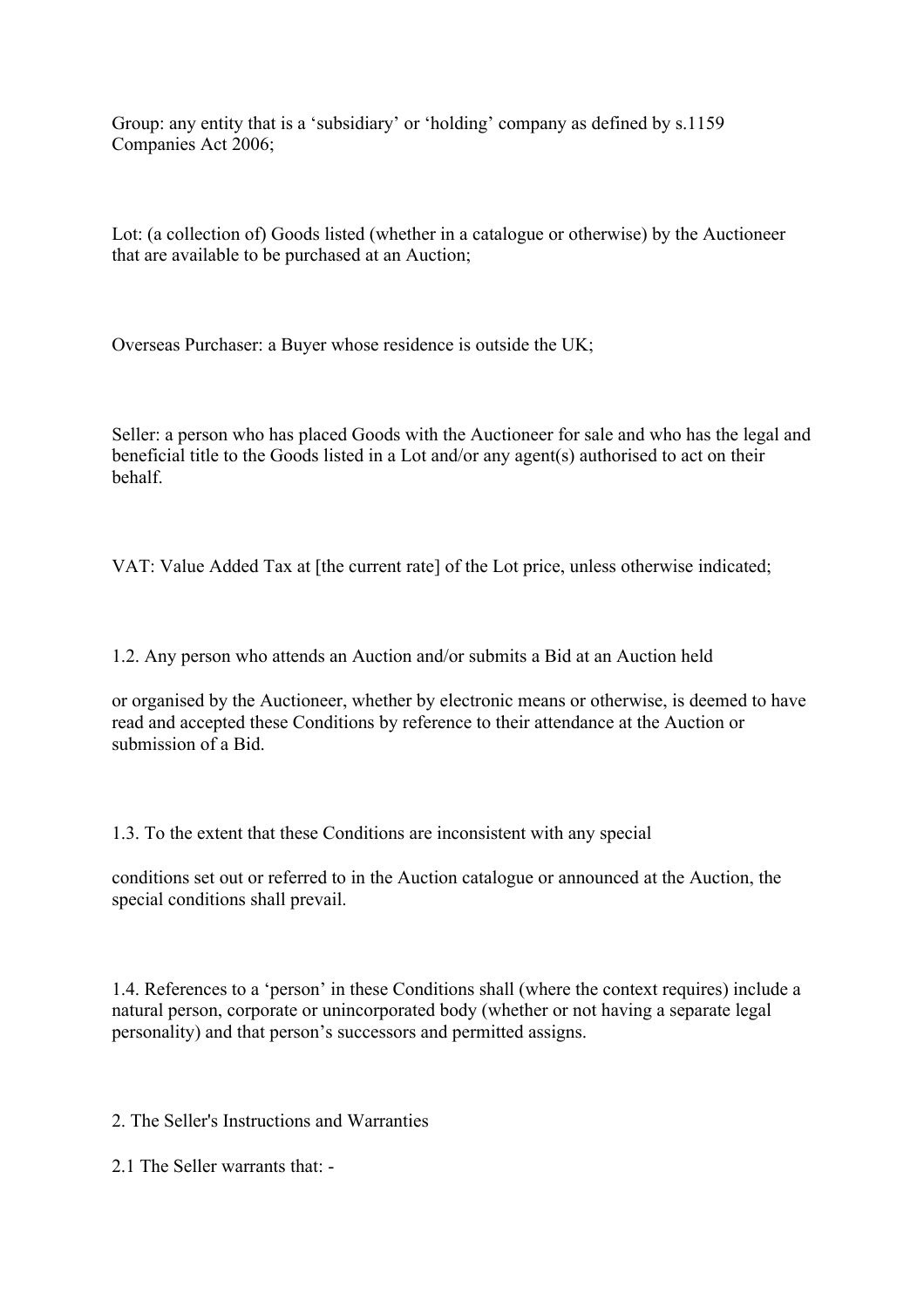(a) they have the full unencumbered legal title and express authority to sell the Goods that the Auctioneer has placed into in a Lot.

(b) the description and content of the information listed by the Auctioneer (whether in a catalogue or otherwise) relating to any Goods is accurate and not deliberately or negligently misleading.

(c) Viewing is facilitated and encouraged, and the bidder should take actions to satisfy themselves through viewing and/or making the necessary additional enquiries that they are happy to place a bid with the information they have prior to bidding and not afterwards.

Requests to view and/or make additional enquiries after the buyer has placed bids and/or the auction has closed will not be permitted prior to final settlement of the invoice.

Lack of time or inability to travel to the location will not constitute reasonable grounds for defaulting on payment. If an enquiry is submitted and no answer is provided prior to the close of auction, then the auctioneer accepts no liability for any bids placed and the general rule of thumb for bidders should be followed at all times namely *If you are unsure, do not bid.*

(d) subject to any contrary powers of the Auctioneer set out in these conditions, he will sell the Goods placed in a Lot for the price indicated in a Bid submitted by a Buyer providing that the conditions in clause 4.1 are satisfied; and

(e) he will not contact any Buyers or potential buyers directly in relation to a sale of any Goods whilst they are listed in a Lot.

2.2 If the Seller's instructions are given by the Seller's agent, the Seller's agent warrants that he has the Seller's authority: -

(a) to instruct the Auctioneer;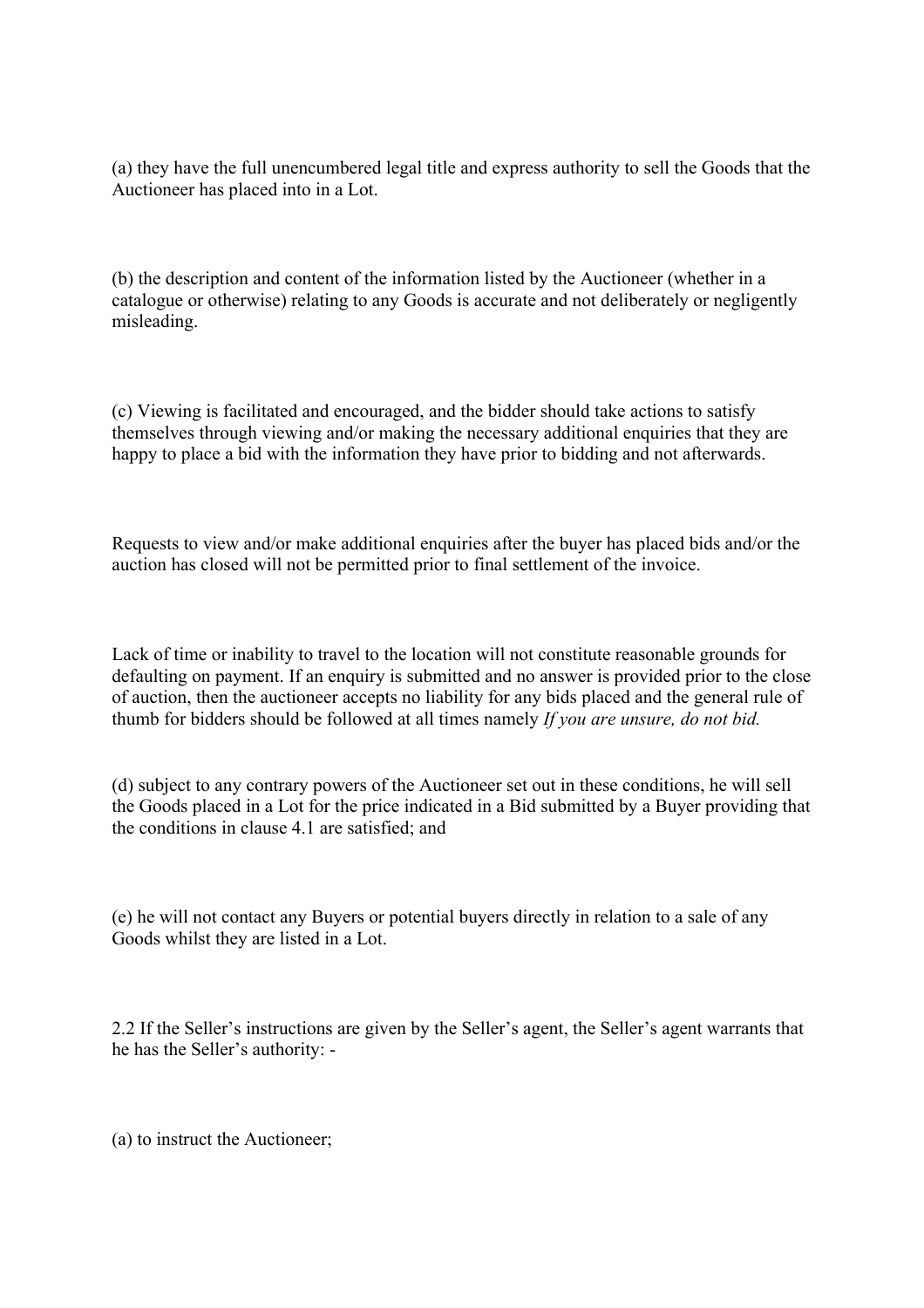(b) to give the warranties set out in clause 2.1 above; and

(c) to instruct the Auctioneer to act in accordance with any special conditions.

3. The Auctioneer's Remuneration

3.1. The Auctioneer's remuneration shall be such as has been agreed between the Seller and the Auctioneer.

3.2 The Auctioneer may (in his discretion) deduct his remuneration from monies received from the Buyer before accounting to the Seller for the balance.

4. General rules governing bidding and buying

4.1 If a Bidder submits a Bid to purchase any Lot(s), they must complete the transaction with the Seller providing:

(a) their Bid has been accepted as the highest value Bid for the Lot by the Seller; once the Auction for that Lot has closed;

(b) the Auctioneer declares that Bidder to be the Buyer in accordance with clause 5.7 and

(c) the value of their Bid is at least equal to or greater than any minimum reserve price for the Lot set by the Seller (if any).

4.2 Upon satisfaction of the conditions in clause 4.1 a Buyer can only terminate a contract to purchase the Lot if the Goods comprising the Lot do not materially comply with the information provided in the Auction catalogue in relation to them and any such issue should be raised with the vendor and auctioneer at the earliest possible opportunity and in any case within 10 days of receipt of the goods.

4.3 Unless the Auctioneer has previously acknowledged in writing that the Bidder bids as agent on behalf of a named principal, every Bidder shall be taken to bid on his own behalf as principal.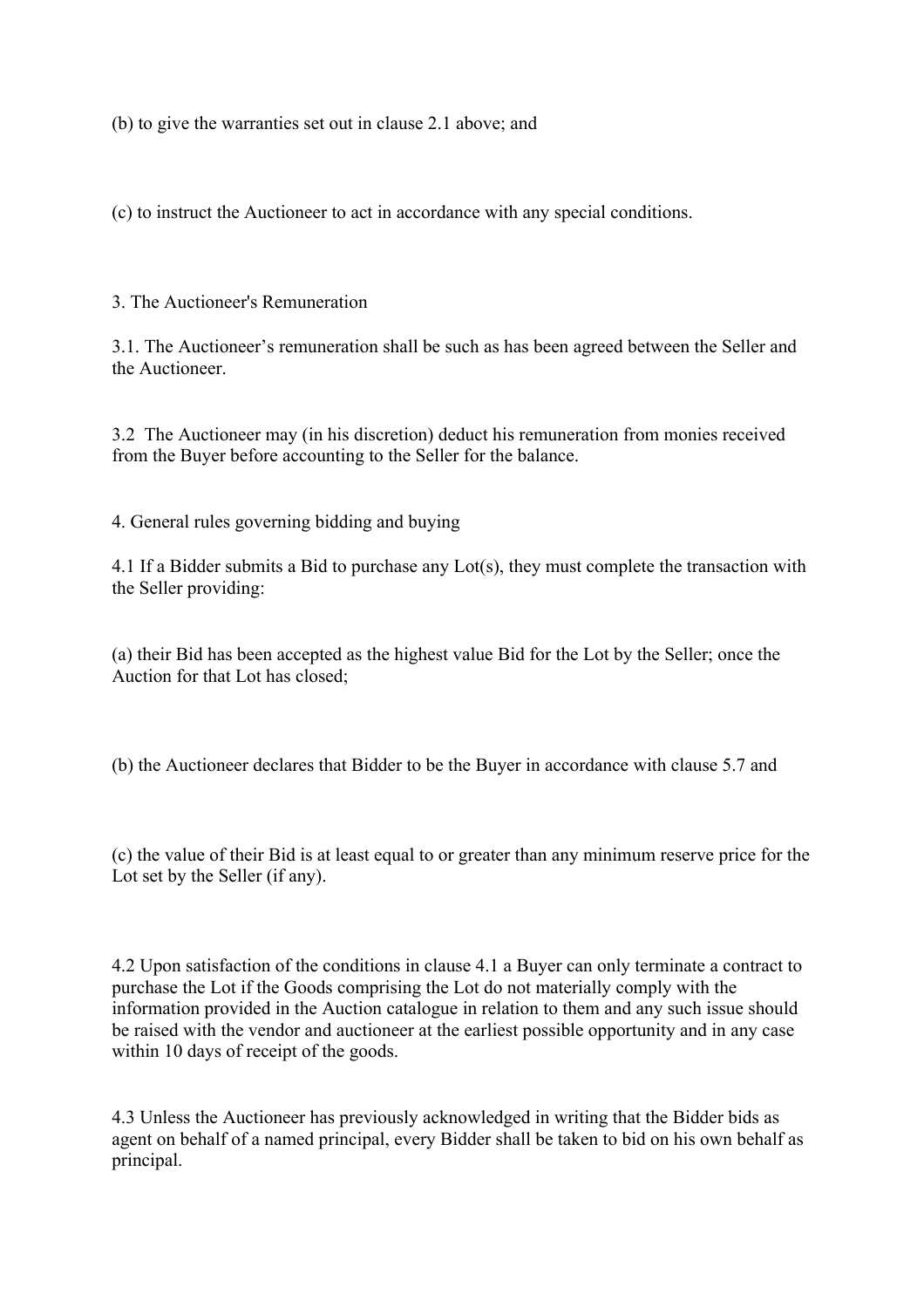4.4 Placing a Bid entitles the Auctioneer and any Seller to rely on the Bid as a genuine offer to purchase the Goods contained in the Lot.

4.5 If the Auctioneer has earlier acknowledged in writing that the Bidder bids as agent on behalf of a named principal, the Bidder warrants that he has the authority of his principal to make each Bid he makes.

4.6 The Bidder has the right to view all Lots. If the Bidder wishes to view a Lot, the Bidder must contact the Auctioneer at contact@vtcauctions.com The Bidder must give the Auctioneer a minimum of 24 hours' notice to arrange a viewing of a Lot. Please note that the Auctioneer cannot guarantee any viewing of any Lot in the final 24 hours of the Auction. A refundable deposit may be requested at the Auctioneers discretion to facilitate viewing of lots.

4.7 Any request for information on a lot, must come via email, either through the lot enquiry form on each lot, or via email to – contact@vtcauctions.com Potential bidders must register for an auction to receive information about a lot.

5. Conduction of the Auction

5.1 The Auctioneer offers each Lot as an agent of the Seller and not as principal unless otherwise indicated in the Auction catalogue.

5.2 Any Lot may be subject to a minimum reserve price set by the Seller unless otherwise indicated in the Auction catalogue.

5.3 The Seller or his representative or the Auctioneer on his behalf may Bid for any Lot unless otherwise indicated in the Auction catalogue.

5.4 The Auctioneer may at any time before the fall of the hammer withdraw or divide any Lot or combine any Lots.

5.5 With the previous written consent of the Seller, the Auctioneer may sell any Lot by private sale before or after the Auction.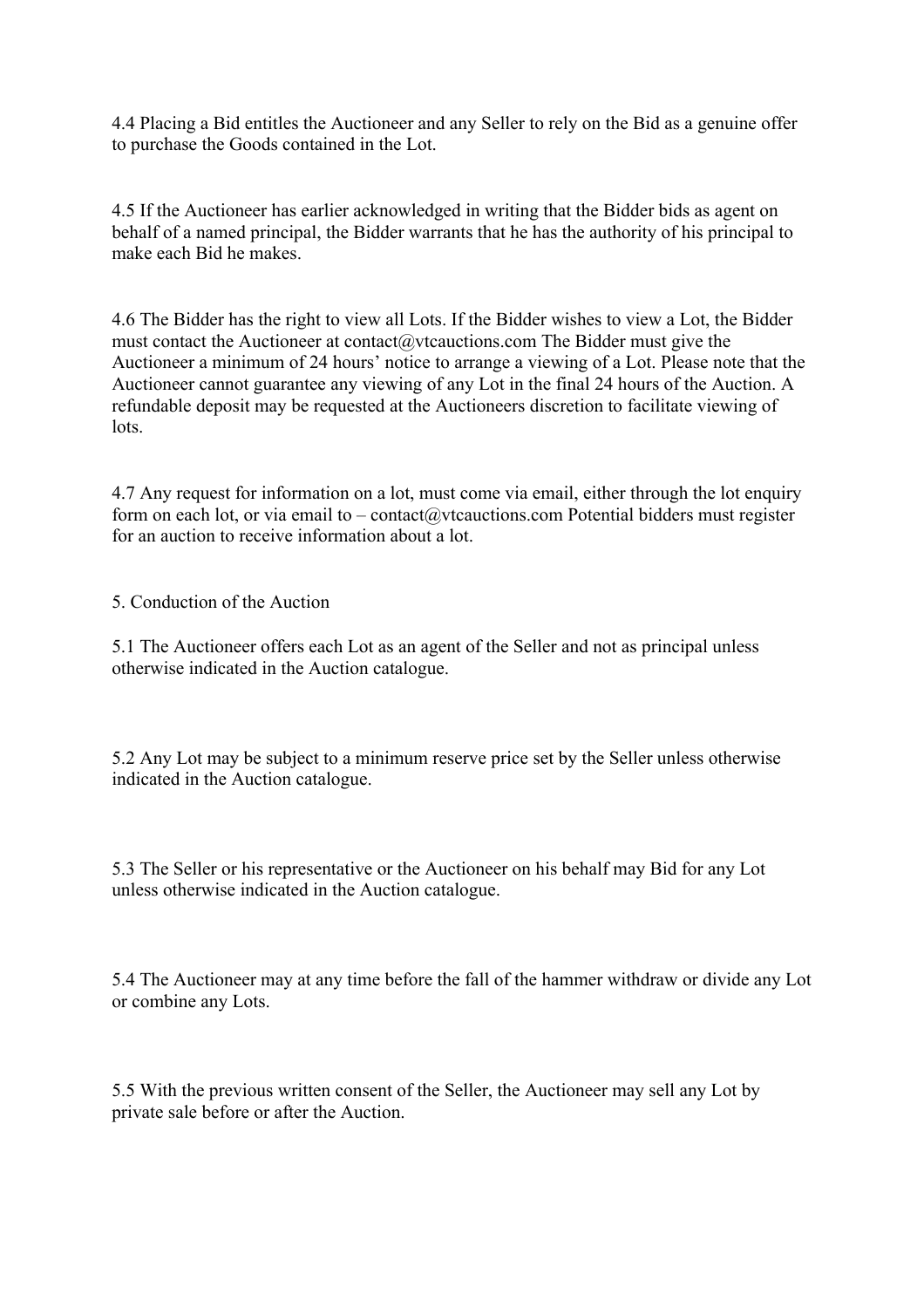5.6 Any person wishing to place a Bid for a Lot at an Auction organised by the Auctioneer must register with easyliveauction.com or www.vtcauctions.com or any other website we advertise on, their relevant details and register a valid credit or debit card before they will be able to Bid.

5.7 A Bidder who submits the highest value Bid for any Lot before an Auction is closed may be declared as the Buyer by the Auctioneer.

5.8 If a Bidder submits a Bid within 10 minutes or less of the closure of any Auction, the Auctioneer reserves the right to automatically extend the time during which Bids can be submitted for a Lot by ten  $(10)$  minutes.

5.9 The Auctioneer may decide whether there is a dispute between Bidders, summarily determine the dispute or immediately again offer the Lot for sale, in each case without being required to give a reason.

5.10 The Auctioneer shall in every other respect decide how the Auction is to be conducted and without being required to give a reason.

5.11 The Auctioneer may in his sole discretion delegate to a person whom he believes to be competent to conduct the auction in accordance with these Conditions.

5.12 The Auctioneer reserves the right to reject any bids which the Auctioneer feels in its sole discretion does not reflect reasonable value.

5.13 The Auctioneer has a right to report suspicious activities to the relevant authorities, at any time.

5.14 The Auctioneer shall notify all successful Buyers via email by way of invoice or payment request.

5.15 The Buyer can access the Auction at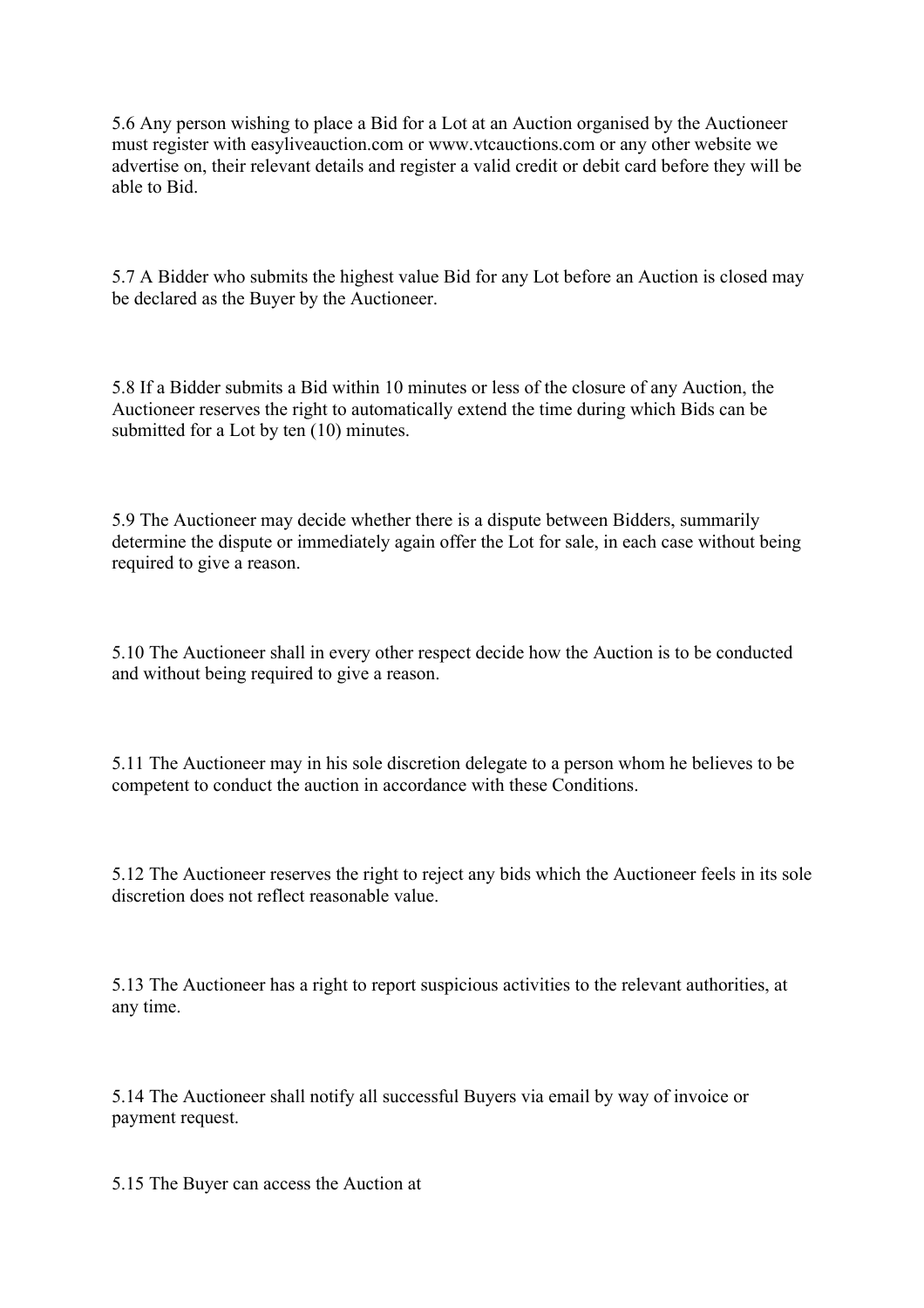www.vtcauctions.com

 $\&$ 

www.easyliveauction.com

5.16 We cannot be held liable for any errors on the website, problems with registration / accepting bids.

5.17 The description of the item should hold precedence over the photographs. We reserve the right to use stock / catalogue images if original photographs cannot be used. Caution should be used when bidding on an item with only a stock image, as colours and sizes of an item can vary from the sale item. No warranty is given.

6. After the Sale

6.1 Upon the Auctioneer declaring the Auction for any Lot to be closed and the Lot to be sold, the Buyer shall immediately arrange to pay the value detailed in clause 6.5 to the Auctioneer by way of direct payment into the nominated bank account of the Auctioneer (details of which shall be provided to the Buyer by the Auctioneer).

6.2 Payments shall be in pounds sterling  $(f)$  (unless otherwise indicated).

6.3 All prices are exclusive of VAT or other applicable taxes, delivery charges and insurance unless otherwise indicated by the Auctioneer (whether in the catalogue or otherwise).

6.4 Within [1] business day of the closure of the Auction in relation to any Lot the Buyer shall confirm the identity of any person on whose behalf he has purchased the Lot (if any).

6.5 The Buyer shall pay the following sums to the Auctioneer in full within 2 days of the Auction: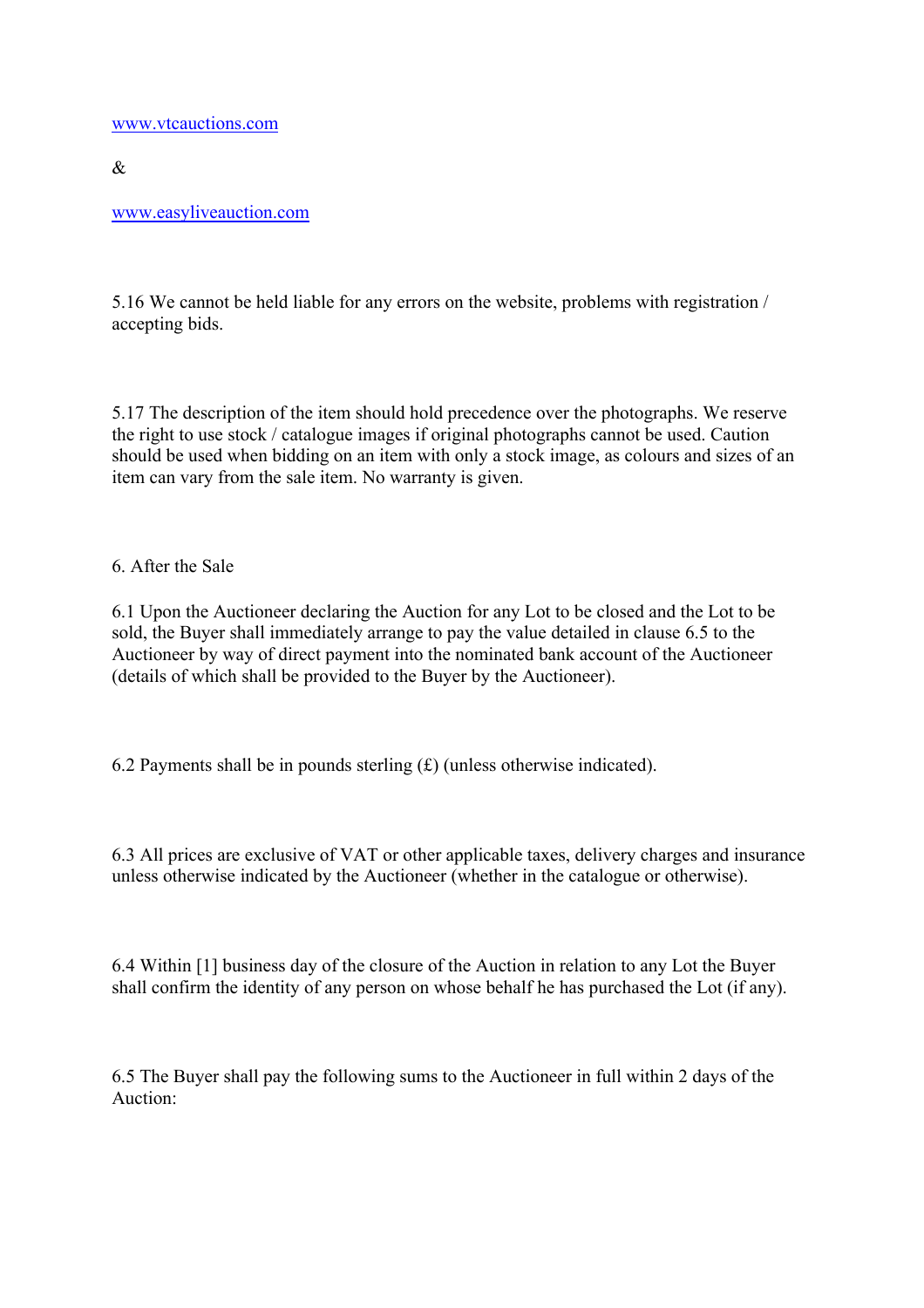(a) the balance of the price due for the Lot together with any VAT due (including but not limited to the Buyer's Premium); or

(b) where the final price for the Lot was not immediately determined upon the closure of the Auction for the Lot, the value as summarily determined by the Auctioneer, whose determination shall be final and binding, of all or part of any Lot.

(c) where the total amount payable is less than £1000 then the buyer has the option of making payment by Debit Card by following the links in the invoice emailed to them. It is the responsibility of the buyer to undertake this action and payments will not be automatically debited from any registered card following the close of auction.

(d) where the total amount payable is equal to or in excess of £1000 then payment by card will not be facilitated and a bank transfer will be required. A bank transfer can still be made for payments under £1000 and for payments of this amount the buyer may select their preferred method of payment. No other payment methods are accepted.

In every case time shall be of the essence. Deadline is 16:00hrs on the second day after the auction.

6.6 The Auctioneer may at any time in his sole discretion grant the Buyer an extension of time, in which case the Buyer shall pay the auctioneer in full in accordance with such extension before moving or removing the Lot.

6.7 If the Buyer fails to make any payment due to the Auctioneer under these Conditions by the due date for payment, then, without limiting the Auctioneer's remedies under these Conditions, the Buyer shall:

6.7.1 be contacted by the Auctioneer by email and telephone;

6.7.2 pay storage charges for the Lot at £20 per lot per day (item with a value over £10,000 shall be charged at £50 per Lot per day);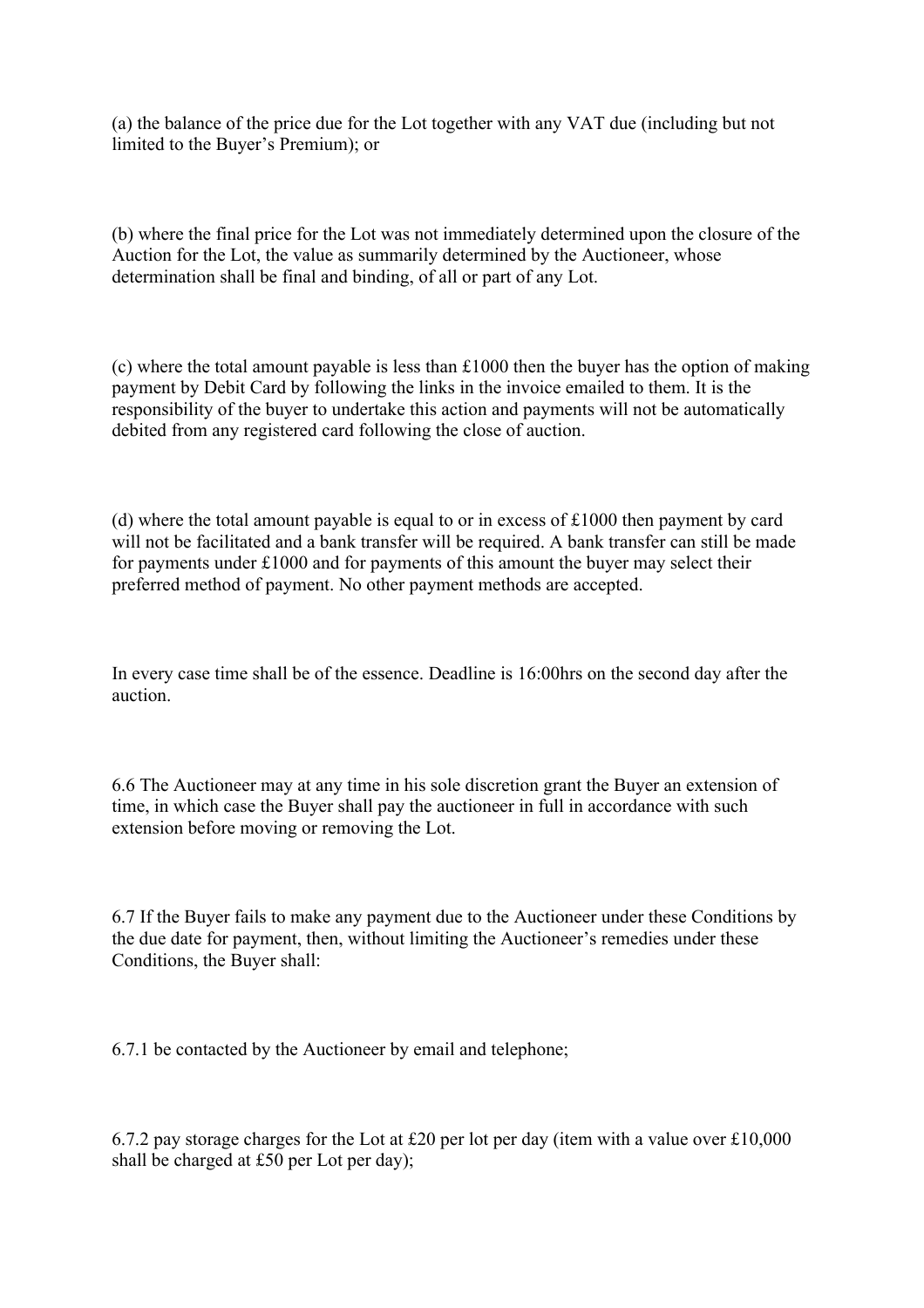6.7.3 be responsible for paying any transportation costs of the Lot, this includes any charges connected with returning the item back to the Seller;

6.7.4 pay interest on the overdue amount at the rate of 5% per annum above the Bank of England's base rate from time to time. Such interest shall accrue on a daily basis from the due date until actual payment of the overdue amount, whether before or after judgment. The Buyer shall pay the interest together with the overdue amount.

6.8 Until the Buyer has complied with clause 6.5 above: -

(a) title to any Lot shall not pass to the Buyer;

(b) the Lot shall be at the Buyer's risk;

(c) the Auctioneer shall have a lien over any Lot purchased by the Buyer at the Auction; and

(d) if the Buyer effects or purports to affect a resale or any other disposition of all or part of the Lot, the Buyer shall hold the proceeds of resale or other disposition on trust for the Auctioneer and the Seller.

6.9 On written request by the Highest Bidder the Auctioneer shall provide a VAT invoice in a proper form, if appropriate.

7. Removal of the Lot

7.1 The Buyer may not remove their Lot until after the end of the Auction and the Auctioneer has confirmed that they are holding cleared funds received from the Buyer without the prior written consent of the Auctioneer.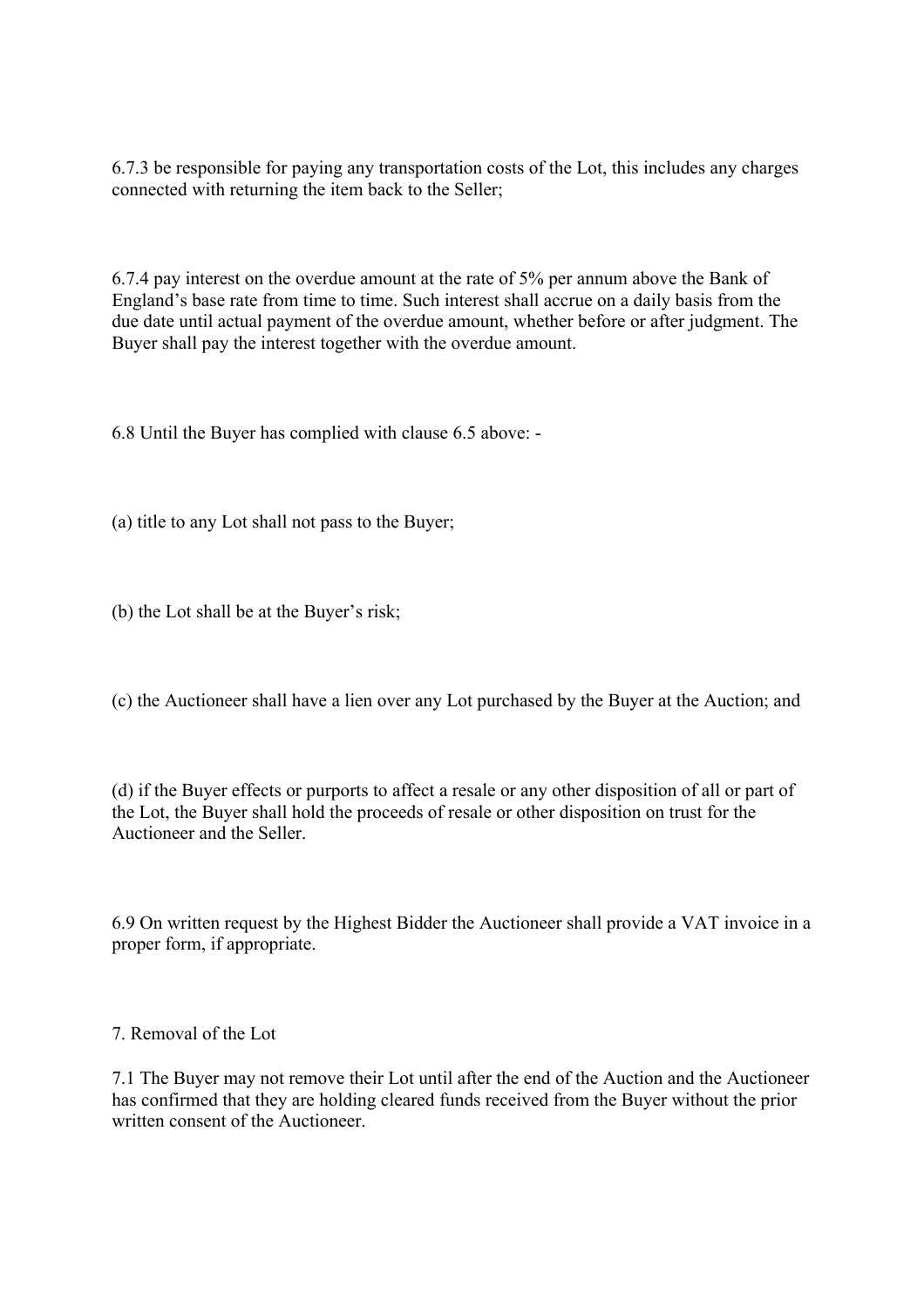7.2 After paying the sums specified in clause 6.5 above, the Buyer must remove the Lot bought within 5 days of the end of the auction. In each case time shall be of the essence.

7.3 The Auctioneer may at any time at his sole discretion and on terms reasonably specified by him grant the Buyer an extension to the time specified in clause 7.2 above.

7.4 When removing any Lot, the Buyer: -

 (a) shall indemnify the Auctioneer and Seller against any loss damage legal or other expenses and any claim arising from the detaching of the Lot or its removal; and

(b) shall have adequate insurance in respect of such indemnity and shall on request produce to the Auctioneer a receipt for the last premium due or other sufficient evidence that such insurance has been affected and remains in force.

7.6 The Auctioneer reserves the right to stop the removal of any Lot if in their sole discretion they do not believe the Lot is being moved in accordance with clause 7.5 above.

7.6.1 It is the Buyers sole responsibility to arrange for collection or delivery of the Lot.

7.7 Lots will not be released, even when purchased, if there is an outstanding invoice, in this or another auction.

7.8 There is no guarantee of collection in the first 48 hours after an auction.

7.9 Once an item is removed from the seller's location by the buyer or a third party on their behalf, then it is deemed to be acceptable and correct. If in doubt, then the buyer is advised not to remove the item and inform the vendor and auctioneer immediately to seek a resolution of the case at the earliest convenience.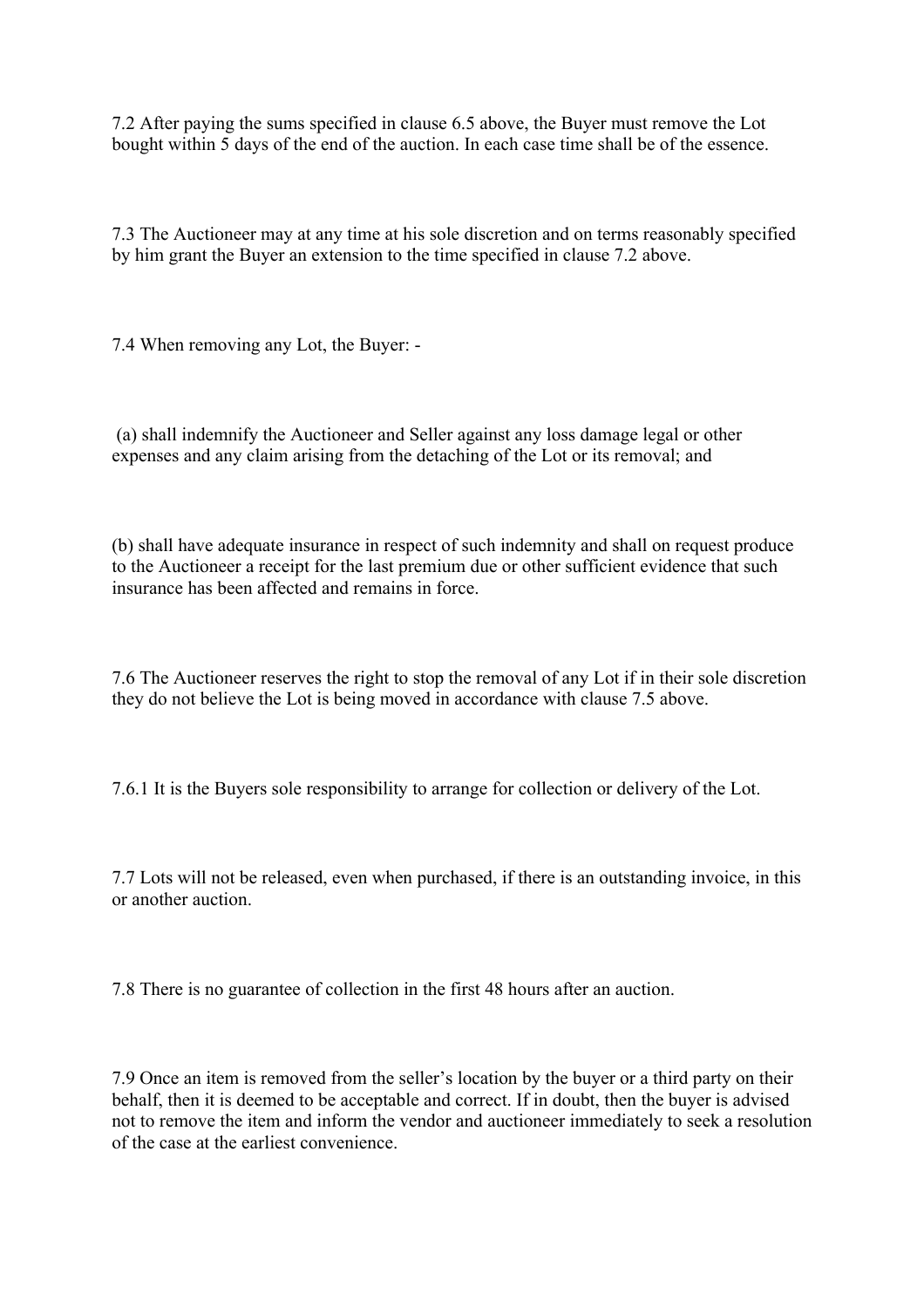7.10 Any issues relating to an item should be taken up with the vendor at the point of collection.

8. Liability of the Auctioneer

8.1 Goods sold in any Lot are sold as seen, with all faults and imperfections and the Auctioneer is not responsible for any defects whatsoever (whether latent or not).

8.2 No warranty or representation of any kind is given or authorised to be given by the Auctioneer with regards to any Lot.

8.3 The Auctioneer has no liability to the Buyer for any delivery or collection costs. If the Buyer is unable to collect any Lot, the Buyer is to contact the Seller, once the invoice has been paid.

8.4 The auctioneer is acting as the sales agent for the lots in auction. Any problems with a lot should be taken up with the vendor.

9. Overseas Purchasers

9.1 If the Buyer is an Overseas Purchaser they must advise of their intentions to export the Lot immediately and notify the sales co-ordinator of the Auctioneer by email: contact@vtcauctions.com

9.2 Overseas Purchasers will be required to provide the following information: (a scanned copy of):

(a) their passport(s);

(b) another form of identity, (i.e. drivers licence, name, address, UK agent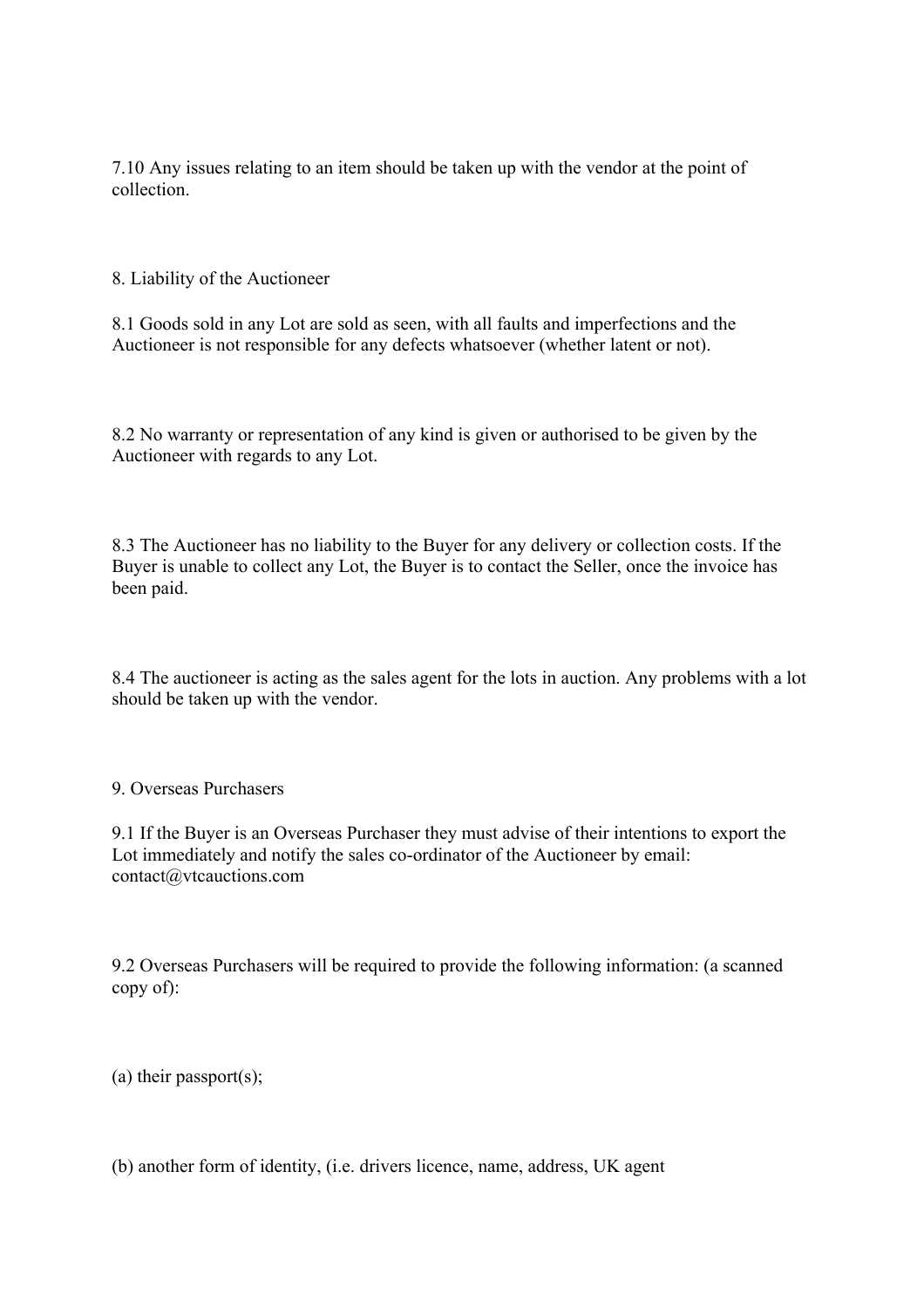(if any), telephone and fax numbers);

(c) full details of their national bank and their UK corresponding bank; and

(d) details from their bank confirming method of payment.

9.3 It is the Buyers' responsibility to ensure that:

(a) the country to which the Goods are destined to got to have no import restrictions on the Goods that they have purchased;

(b) the country has no import licence restrictions or a restriction on currency allocation;

(c) the country has no prolonged inspection procedure, which might cause excessive delay in allowing the Goods to be imported;

(d) they employ a reputable freight-forwarding organisation; and

(e) the Buyer has read and agreed with these Conditions.

9.4 If there are any special arrangements that the Buyer wishes to make with the Auctioneer, the Buyer must contact the Auctioneer at least three business days before an Auction takes place.

9.5 We reserve the right to insist a deposit is paid before bidding from an overseas bidder.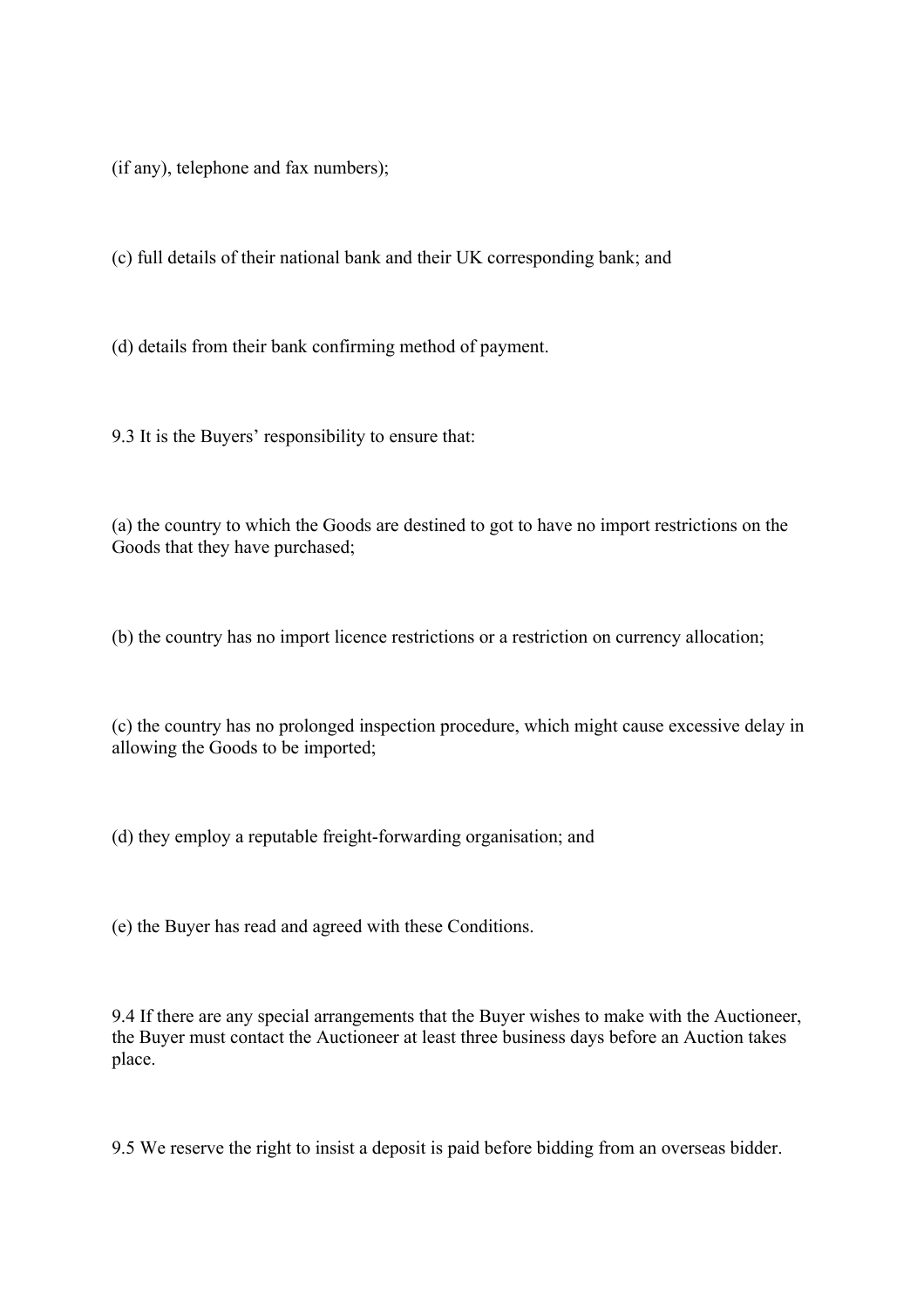10. VAT and subsequent Refunds

10.1 All Buyers intending to export a Lot will be charged an additional deposit equal to that of the VAT due on each Lot purchased.

10.2 In order to qualify for a refund, the Goods must be exported in accordance with relevant export regulations and valid written evidence of such compliance shall be sent by the Buyer to the vendor at their registered address and to the Auctioneer within 28 days of the date of collection to the following address on official company headed notepaper signed by the Buyer: contact@vtcauctions.com. At no time does the auctioneer take ownership of any goods sold in auction and therefore accepts no liability for VAT refunds unless specifically agreed with all parties prior to the sale. The auctioneer seeks only to facilitate communication between buyer and seller in order to ensure all parties are treated fairly during the transaction.

10.3 Where satisfactory evidence is not provided, goods will be subject to UK VAT at the standard rate of export and the Buyer will forfeit any deposit they may have paid in accordance with this clause 10.

10.4 The Auctioneer is unable to refund the VAT on the Buyers' Premium in any circumstances.

10.5 If the Buyer chooses to export their purchases using their own transport, then VAT will be levied and refunded upon satisfactory documentation supporting the removal of the Goods purchased assuming the terms of clause 10.2 are satisfied.

10.6 Notwithstanding any other clause in these Conditions the Auctioneer reserves the right to refuse:

(a) to accept any Bid from a Bidder; or

(b) to sell any Lot (in whole or in part) to a Buyer.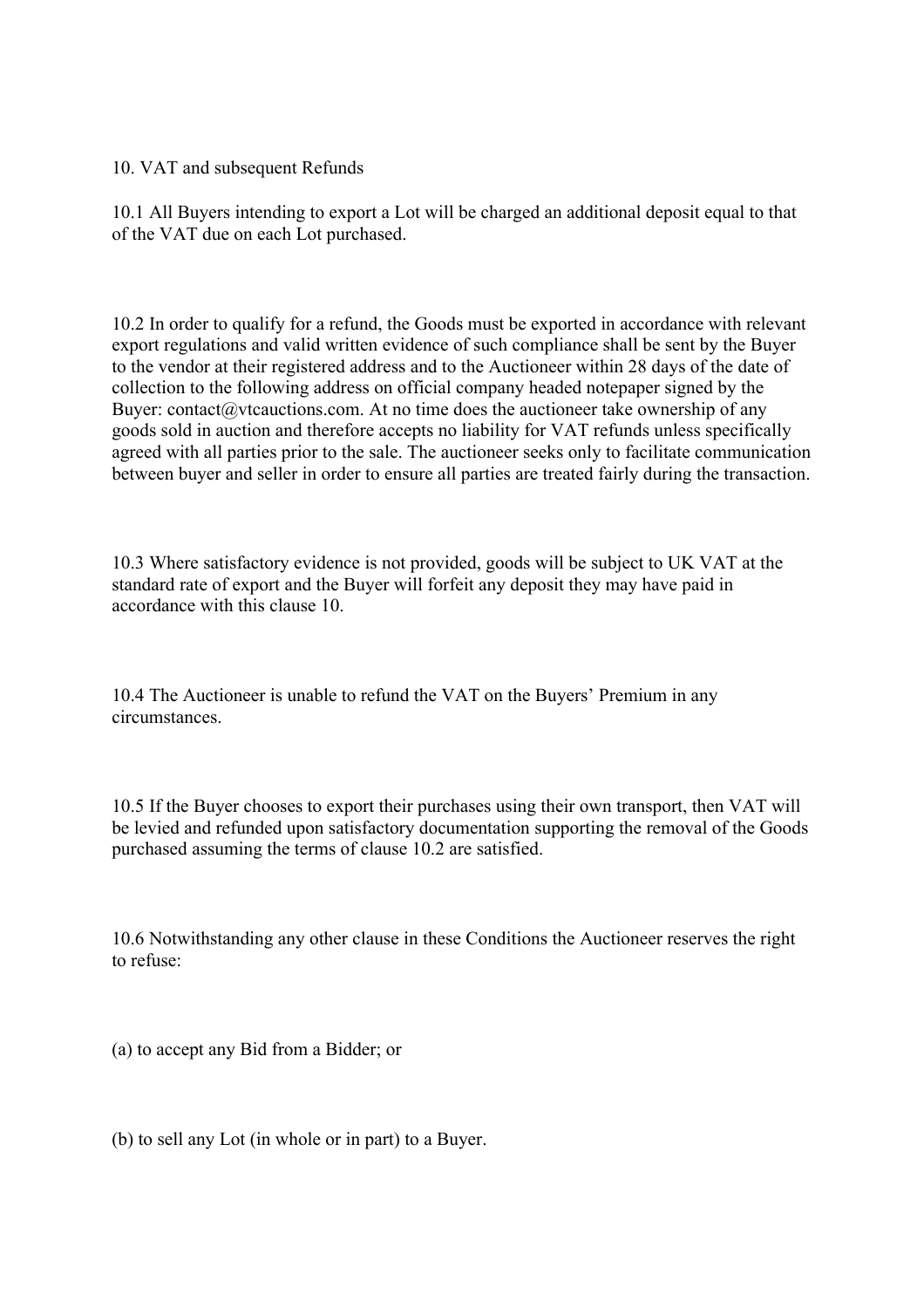11. Default by the Buyer

11.1 If at any time the Buyer fails to pay any of the sums under these Conditions when they fall due or to remove any Lot by the time specified in clause 7 above (or any extension granted under clause 7 above) the Auctioneer may rescind the sale of that Lot, in which case any deposit shall be forfeited, and that Lot may be resold by Auction or privately by the Auctioneer.

11.2 If the Auctioneer has rescinded the sale but the Buyer has removed the Lot bought, the Auctioneer shall be entitled upon serving reasonable advanced written notice on the Buyer, to enter upon any premises where he believes the Lot to be and safely remove it.

11.3 If the Auctioneer has rescinded the sale and the Lot has been resold, the Buyer shall make good any deficiency, namely: -

(a) the sale price less the resale price; and/or

(b) the costs of and costs incidental to the resale of the Lot.

11.4 If the Buyer has failed to remove any Lot by the time specified in clause 7 above (or any extension granted under clause 7 above) and as a result the Seller is unable to give vacant possession on disposing of or relinquishing any interest in the premises from which the Lot should have been removed, the Buyer shall compensate the Seller for any loss arising from their failure to give vacant possession.

11.5 If at any time the Buyer in any way breaches or defaults under any of these Conditions, the Auctioneer reserves the right (without prejudice to any other rights) to issue proceedings 28 days after the Buyer's initial default or breach of these terms. The Auctioneer's claim shall include, but not limited to, any loss of earnings (buyers commission), any administration charges, any storage charges and any legal fees associated with the Buyer's breach or default (all amounts will exclude VAT).

11.6 The Auctioneer reserves the right to recover any outstanding charges from the Buyers payment card used to register for the Auction.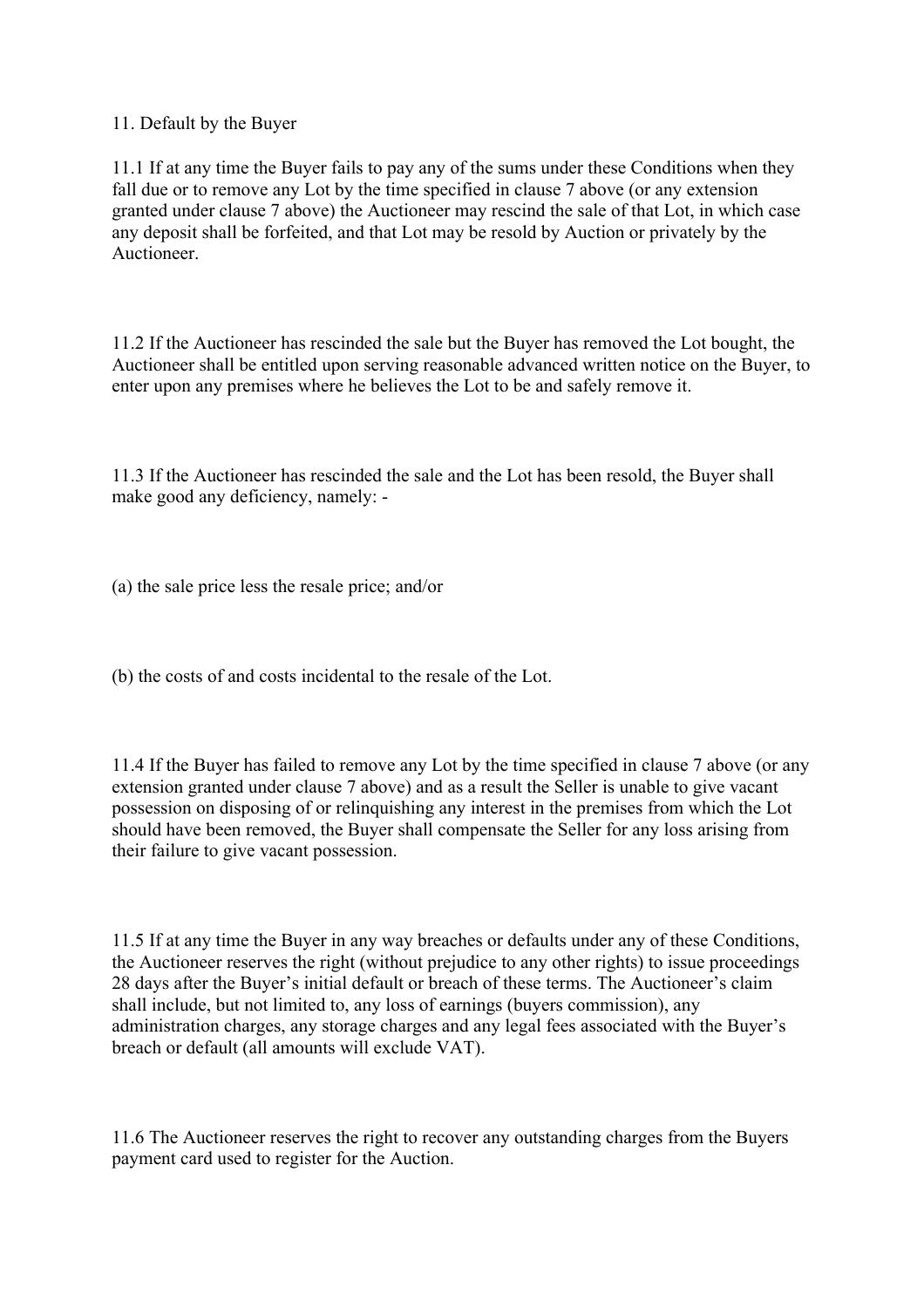11.6.1 if the card used to register is fraudulent, registered to a third party or does not have enough funds on it to cover the cost, a £25 plus Vat fee will be added to the invoice.

11.6.2 if we have to take payment from a registered card, we will endeavour to take from the invoice, in descending order, the whole amount, half the amount, one quarter of the amount, our premium plus Vat, £100 and then £50.

11.6.3 if the attempt to take payment is unsuccessful then we will charge £5.00 per transaction to recover the funds in 11.6.2

11.6.5 Bidders who submit charge backs after non-payment of an invoice will be charged the following

(a) Administrative charge of £250 plus VAT to defend the charge back.

(b) Storage charges will start immediately the Charge Back notification is received from our bank for a minimum of 28 days at a rate of £50 per item per day, plus Vat. We will also look to recover all of our premium.

(c) All Chargebacks will be pursued through the courts.

11.6.6 Invoices that are outstanding 10 days after the end of the Auction will have the funds debited direct from registered bank card. This will include but not limited to the Buyer's Premium, storage and transport costs and Vat.

11.7 If the Auctioneer issues proceedings the following costs shall be payable by the Buyer:

11.7.1 The solicitor costs varying from £150 - £250 plus VAT for the issuing of proceedings;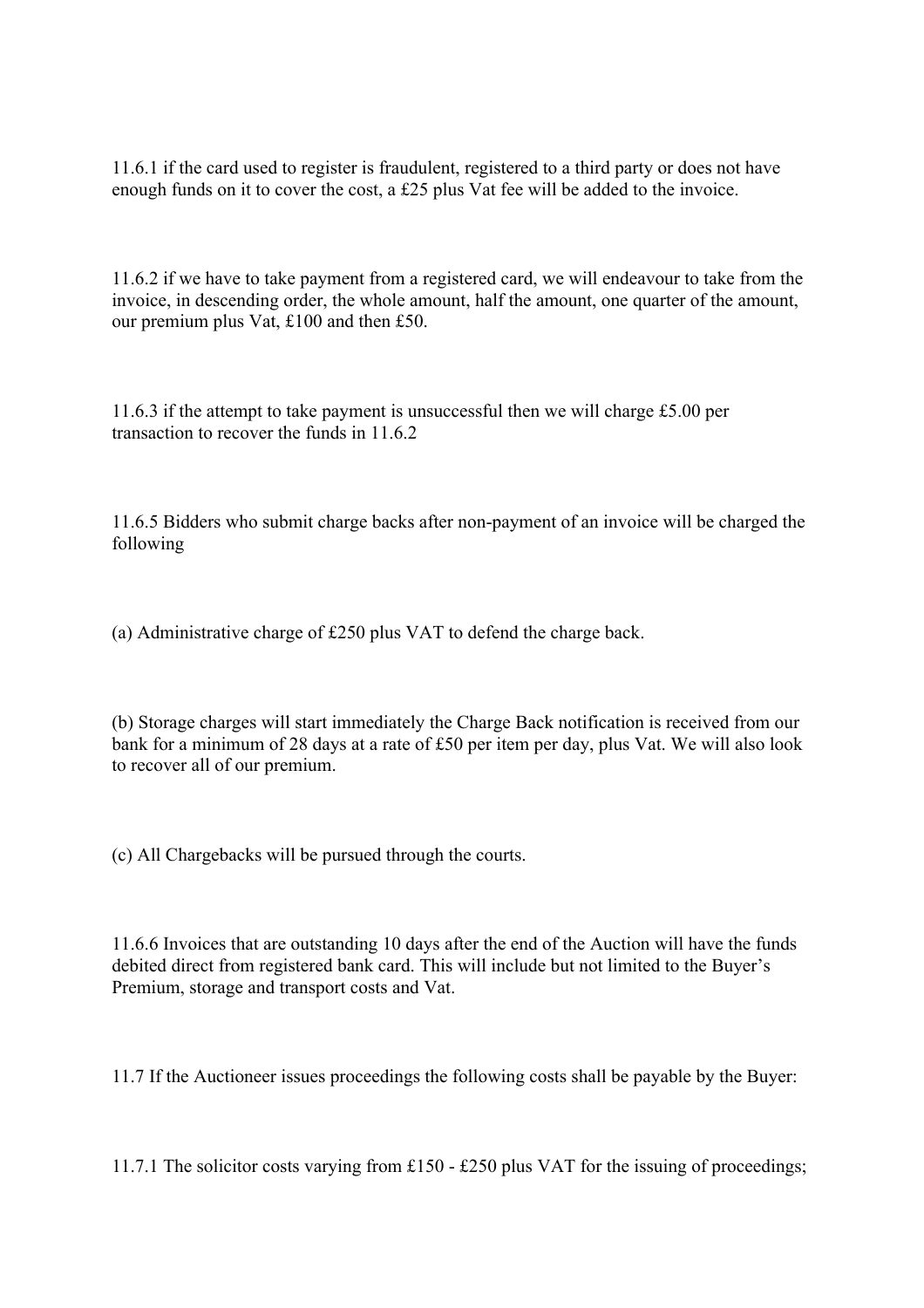11.7.2 £10 plus VAT for the initial letter sent by the solicitor; and

11.7.3 any court fees that are incurred, including but not limited to £90 lost wages, travel costs and £165 hearing fee.

11.7.4 Our solicitors rate for attending court is £300 plus VAT per hour, plus expenses.

11.7.5 Our staff rate for processing a legal claim is £70 plus VAT per hour plus expenses.

11.8 Any Buyer who is in default or breach under these terms shall be banned from any Auction held by the Auctioneer, Easy Live auction and any other platform we advertise on.

11.9 Items that storage charges are levied on can be collected with 48 hours notice. No charge will be levied during the 48-hour notice period.

11.10 After the storage period of 28 days has ended the vendor may request the items to be returned. The cost of this transport will fall on the defaulter.

11.11 The security and integrity of the bidders account is their responsibility. Bidders are expected to take reasonable actions to preserve the integrity of their account and this is assisted by the requirement of passwords etc to log in. Appropriate care should be taken to ensure other members of the household or those with access to shared computers cannot gain access to bidding accounts without permission from the account holder and where this has not been done the bidder shall be liable for any bids placed on their account by persons without prior consent to do so.

Other factors shall be considered in determining the legitimacy of any claims such as other recent bidding activity, the amounts entered, time of bids placed etc.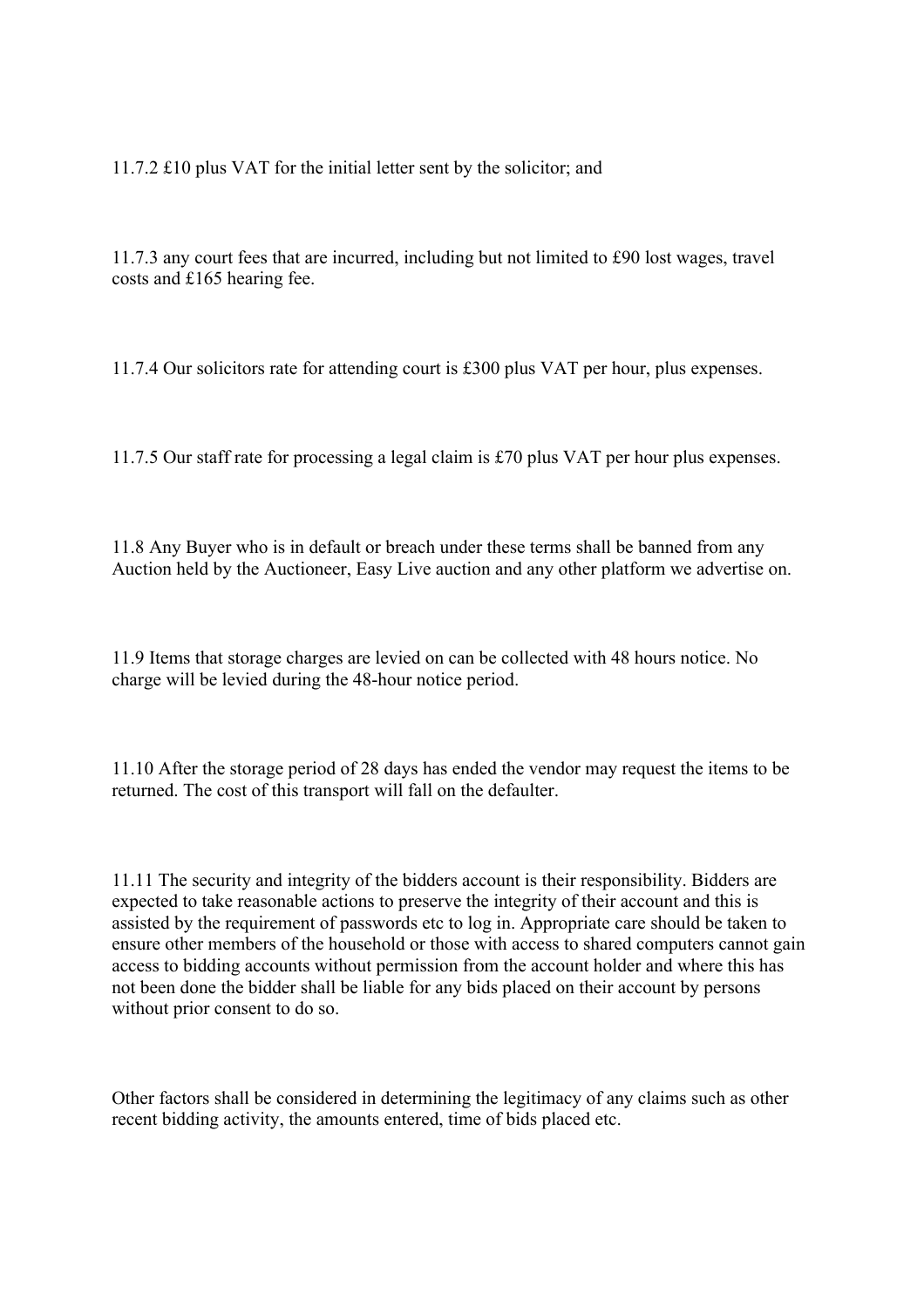## 12. Data Protection

12.1 The Buyer acknowledges and agrees that (as provided in the Auctioneer's Privacy Policy) The Auctioneer may collect, process and store personal data and feedback regarding the Buyer's transactions with The Auctioneer and share this personal data with any Sellers who are entering a contract with the Buyer. This is on an ongoing basis to ensure the integrity and reputation of The Auctioneer and to allow The Auctioneer, Sellers and Buyers to complete the transaction.

For further information on the data collected, processed and stored by The Auctioneer on Seller's and Buyer's, please refer to The Auctioneer's Privacy Policy.

## 13. Waiver

13.1 No failure or delay by the Auctioneer to exercise any right or remedy provided under this agreement or by law shall constitute a waiver of that or any other right or remedy, nor shall it prevent or restrict the further exercise of that or any other right or remedy. No single or partial exercise of such right or remedy by the Auctioneer shall prevent or restrict the further exercise of that or any other right or remedy.

14 Jurisdiction

14.1 These Conditions shall be governed by and construed in accordance with the laws of England and Wales, save that:

(a) if the Auction is held in Scotland, in accordance with the laws of Scotland; or

(b) if the Auction is held in Northern Ireland, in accordance with the laws in Northern Ireland (where applicable).

#### 15. Guidance on Registration

15.1 The Auctioneer reserves the right to decline a bidder's registration to bid without notice or recourse.

15.2 The Auctioneer reserves the right to request a deposit from all or any bidders at any time.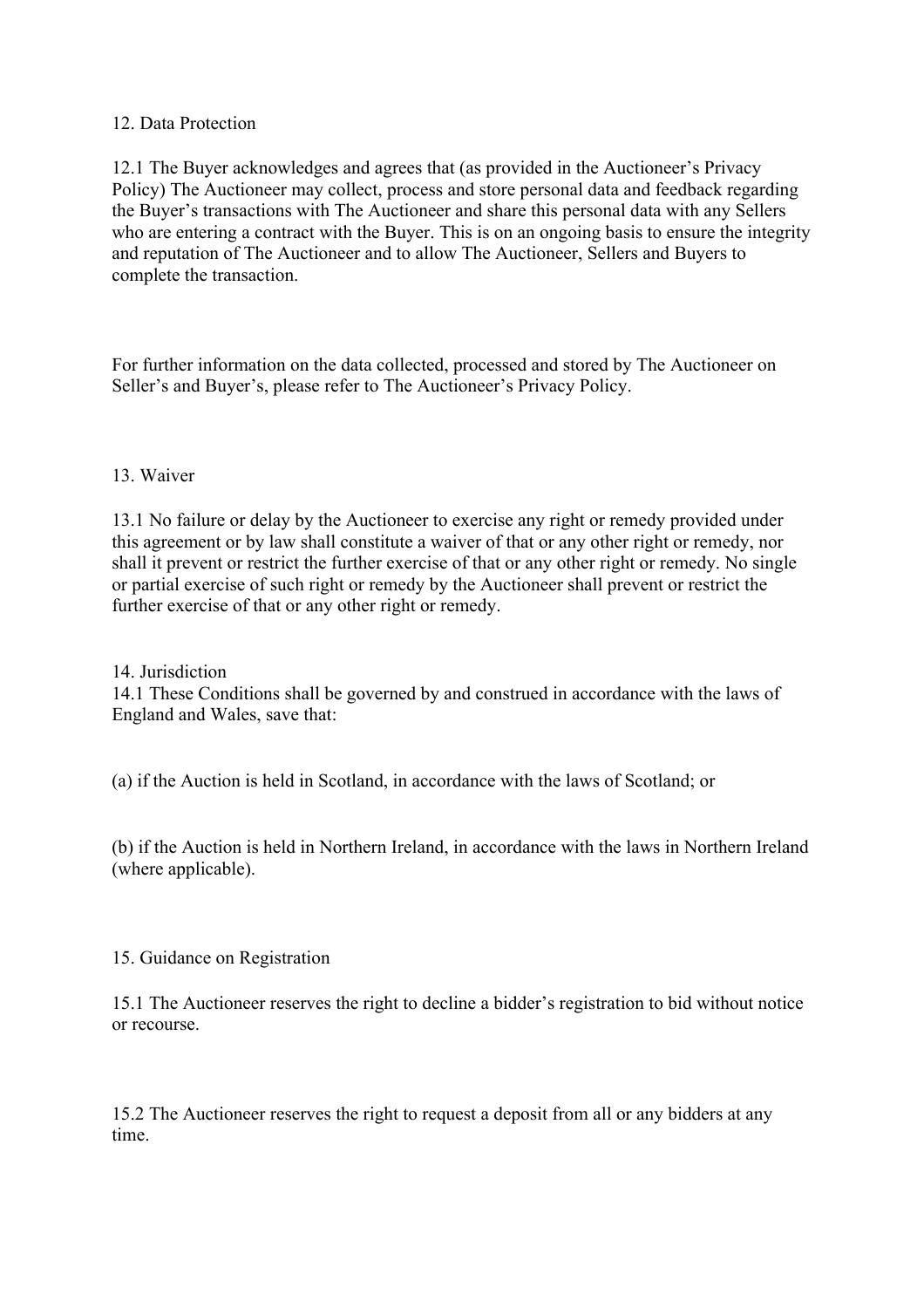15.3 Unless an Invoice is amended within 1 business day as per point 6.4, to state that the name should be changed to a Company. Then the registered bidder is always liable for any outstanding invoice.

15.4 If the invoice is changed to a company as per point 6.4 and the company goes into liquidation or is dissolved then the original registered bidder will still be liable for any outstanding debt.

15.5 We reserve the right to request to Companies House that any company that has an outstanding debt is halted from dissolution until the debt is cleared.

15.6 A bidder must give their full name at registration, initials and nicknames are not valid.

15.7 If you are purchasing an item through third party finance, this needs to be pre-arranged so that there is no delay in payment.

# 16. General Conditions

16.1 All our telephone calls are recorded. We reserve the right to use them as evidence in the event of a dispute.

16.2 Online Auctions are not governed by Consumer Protection (Distance Selling) Regulations 2000 or the Cancellation of Contracts made in a Consumer's home or place of work Regulations 2008. A buyer can only enact their right to cancel a sale in the event the goods are deemed to be materially different to the description offered. The most current legislation is the Consumer Contracts Regulations 2013 which supersede any previous legislation.

#### 18. Dispute Resolution, Remedies and Set Off

18.1 In the event that a dispute arises between the Seller and a Buyer, the Seller will deal directly with the Buyer to find a negotiated settlement. If the Seller and the Buyer are unable to agree a negotiated settlement between themselves then (at the written request of either the Seller or the Buyer) the Auctioneer may, at its discretion, endeavour to negotiate a settlement between both parties. If the item has been described incorrectly or in a manner to mislead, then the Auctioneer will look more favourably on the Buyer. If a resolution cannot be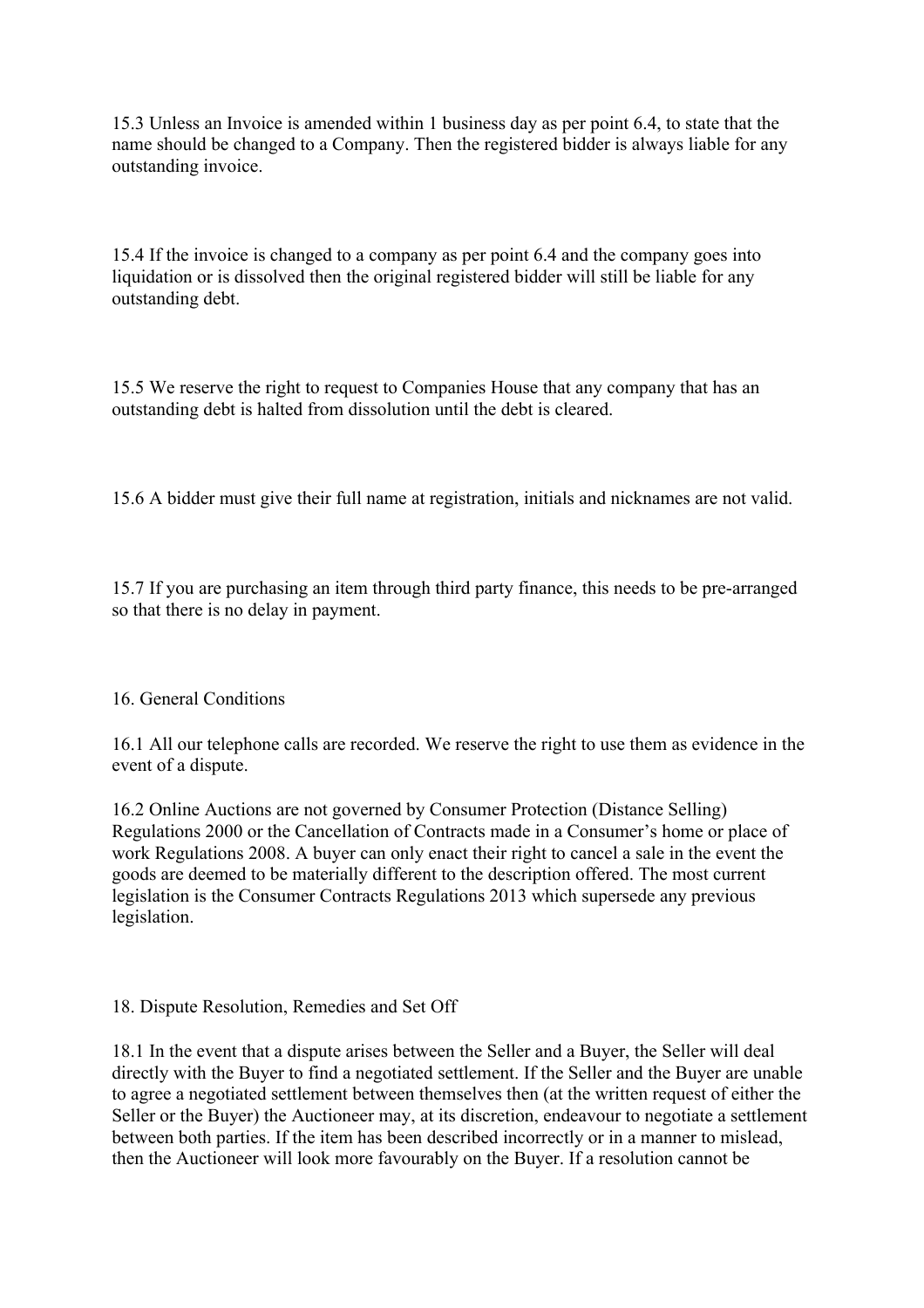reached within a reasonable time frame, then the Auctioneer will make a decision that will be binding.

In any case, the buyer will have 10 days from receipt of their item in which to raise a dispute regarding the good received. The buyer should notify the vendor and auctioneer at the earliest opportunity, but no more than 10 days after receipt, regarding any perceived issues. Complaints or issues raised after this time frame should be directed to the vendor and the auctioneer cannot accept any liability for issues raised outside of this time frame.

18.2 The buyer is advised to check any and all goods immediately on receipt or at the point of collection and raise any issues at the earliest possible point. By signing for delivery of goods the buyer is accepting that the goods have been received as per the description, and so should ensure they are checked appropriately, or explicitly sign to say, 'goods received unchecked'. Goods identified as not matching their description should not be removed from site by the buyer if collecting and the issues raised with the vendor on collection or by telephone or email to the auctioneer immediately if a resolution cannot be found.

18.3 In the event that a refund is due from the Seller to a Buyer in relation to any Goods, the Auctioneer will endeavour to make the refund from the proceeds of the Seller's sales held on his Auction Account. If the said Auction Account contains no or insufficient funds, the Seller must make payment of the full amount or the balance (as the case may be) within 24 hours of the request of such payment by the Auctioneer. [The Auctioneer will look to reclaim a minimum of 50% of the lost commission for the refund of an item from the Seller. Payment must be made within 24 hours of the request of payment to the Seller.]

18.4 The Auctioneer may deduct the Buyer's Premium and any other remuneration and/or charges payable to it by the Seller and/or the Buyer from any sum received by the Auctioneer from the Buyer of any Goods prior to accounting to the Seller for the balance.

18.5 In the event that the Auctioneer holds any funds in the Seller's Auction Account to the credit of the Seller at any time, the Seller agrees, and the Auctioneer is authorised to set off against such credit balance any undisputed amount owed to it by the Seller under these Conditions in relation to any Lot or Lots, or under the Auctioneer's terms and conditions for Buyers in circumstances where the Seller owes money to the Auctioneer as buyer of any other Goods.

Viewing & Enquiries